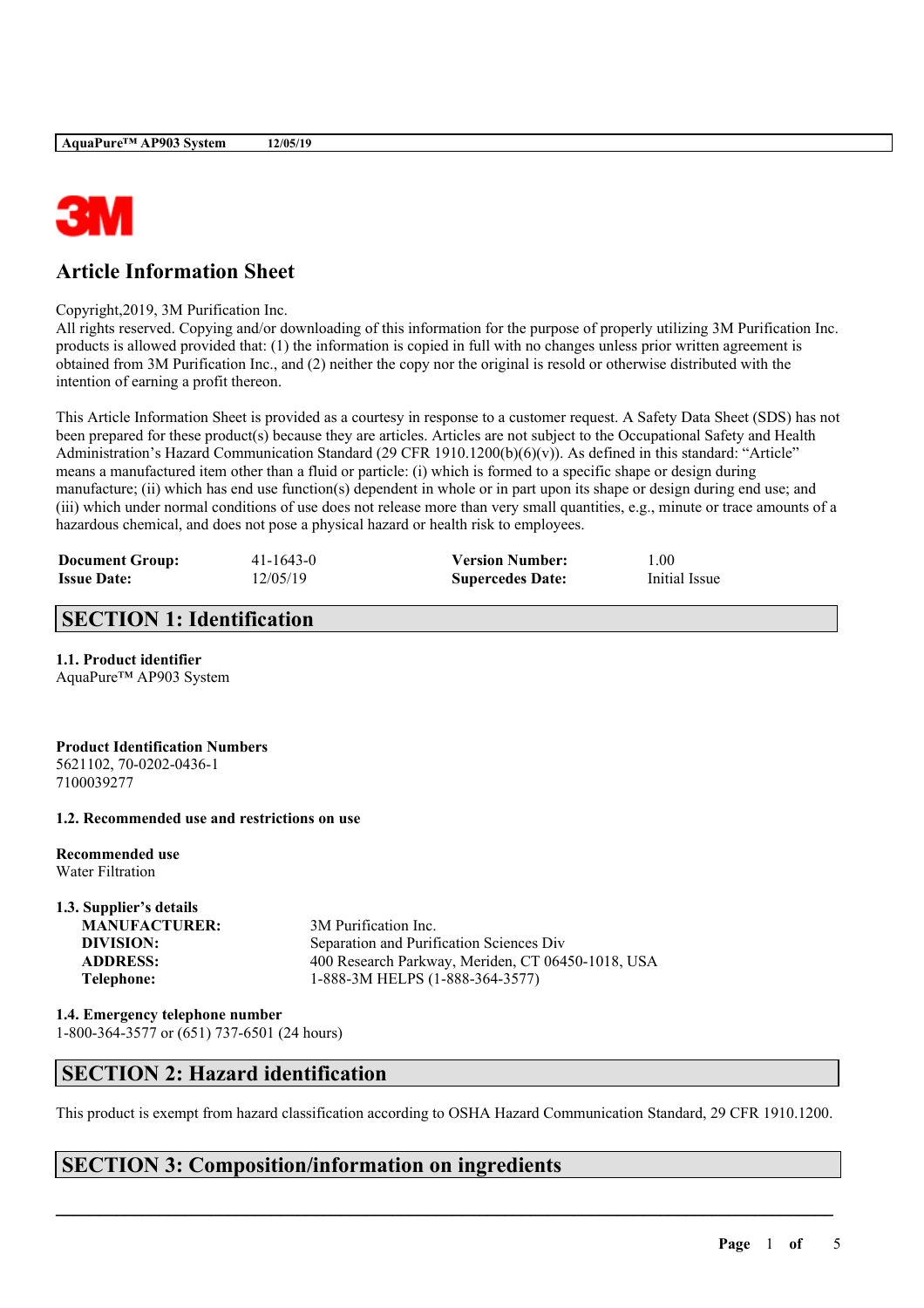| Ingredient                                     | <b>C.A.S. No.</b> | $%$ by Wt |
|------------------------------------------------|-------------------|-----------|
| Glass Filled PBT Parts - Cover and Sump        | Mixture           | $25 - 35$ |
| Stainless Steel Parts - Head and Spring        | Mixture           | $20 - 30$ |
| Zinc Parts - Collar and Lock Latch             | Mixture           | $15 - 25$ |
| Carbon Block                                   | Mixture           | $10 - 20$ |
| Steel Parts - Bracket and Screw                | Mixture           | $1 - 5$   |
| Talc Filled Polypropylene End Cap              | Mixture           | $1 - 5$   |
| Adhesive                                       | Mixture           | < 1       |
| Glass Filled Polypropylene End Cap             | Mixture           | < 1       |
| <b>MPPE Ring Key</b>                           | Mixture           | $\leq 1$  |
| Polypropylene Parts - Wrap and Media           | Mixture           | $\leq$ 1  |
| Zinc-Plated Steel Parts - Hex Screw and Washer | Mixture           | $\leq$ 1  |
| <b>EPDM O-Rings</b>                            | Trade Secret*     | $\leq 1$  |

\*The specific chemical identity and/or exact percentage (concentration) of this composition has been withheld as a trade secret.

## **SECTION 4: First aid measures**

### **4.1. Description of first aid measures**

**Inhalation:** No need for first aid is anticipated.

**Skin Contact:** No need for first aid is anticipated.

**Eye Contact:** No need for first aid is anticipated.

**If Swallowed:** No need for first aid is anticipated.

## **SECTION 5: Fire-fighting measures**

In case of fire: Use a fire fighting agent suitable for ordinary combustible material such as water or foam.

## **SECTION 6: Accidental release measures**

**6.1. Personal precautions, protective equipment and emergency procedures** Not applicable.

### **6.2. Environmental precautions**

Not applicable.

## **6.3. Methods and material for containment and cleaning up**

Not applicable.

# **SECTION 7: Handling and storage**

### **7.1. Precautions for safe handling**

This product is considered to be an article which does not release or otherwise result in exposure to a hazardous chemical under normal use conditions.

 $\mathcal{L}_\mathcal{L} = \mathcal{L}_\mathcal{L} = \mathcal{L}_\mathcal{L} = \mathcal{L}_\mathcal{L} = \mathcal{L}_\mathcal{L} = \mathcal{L}_\mathcal{L} = \mathcal{L}_\mathcal{L} = \mathcal{L}_\mathcal{L} = \mathcal{L}_\mathcal{L} = \mathcal{L}_\mathcal{L} = \mathcal{L}_\mathcal{L} = \mathcal{L}_\mathcal{L} = \mathcal{L}_\mathcal{L} = \mathcal{L}_\mathcal{L} = \mathcal{L}_\mathcal{L} = \mathcal{L}_\mathcal{L} = \mathcal{L}_\mathcal{L}$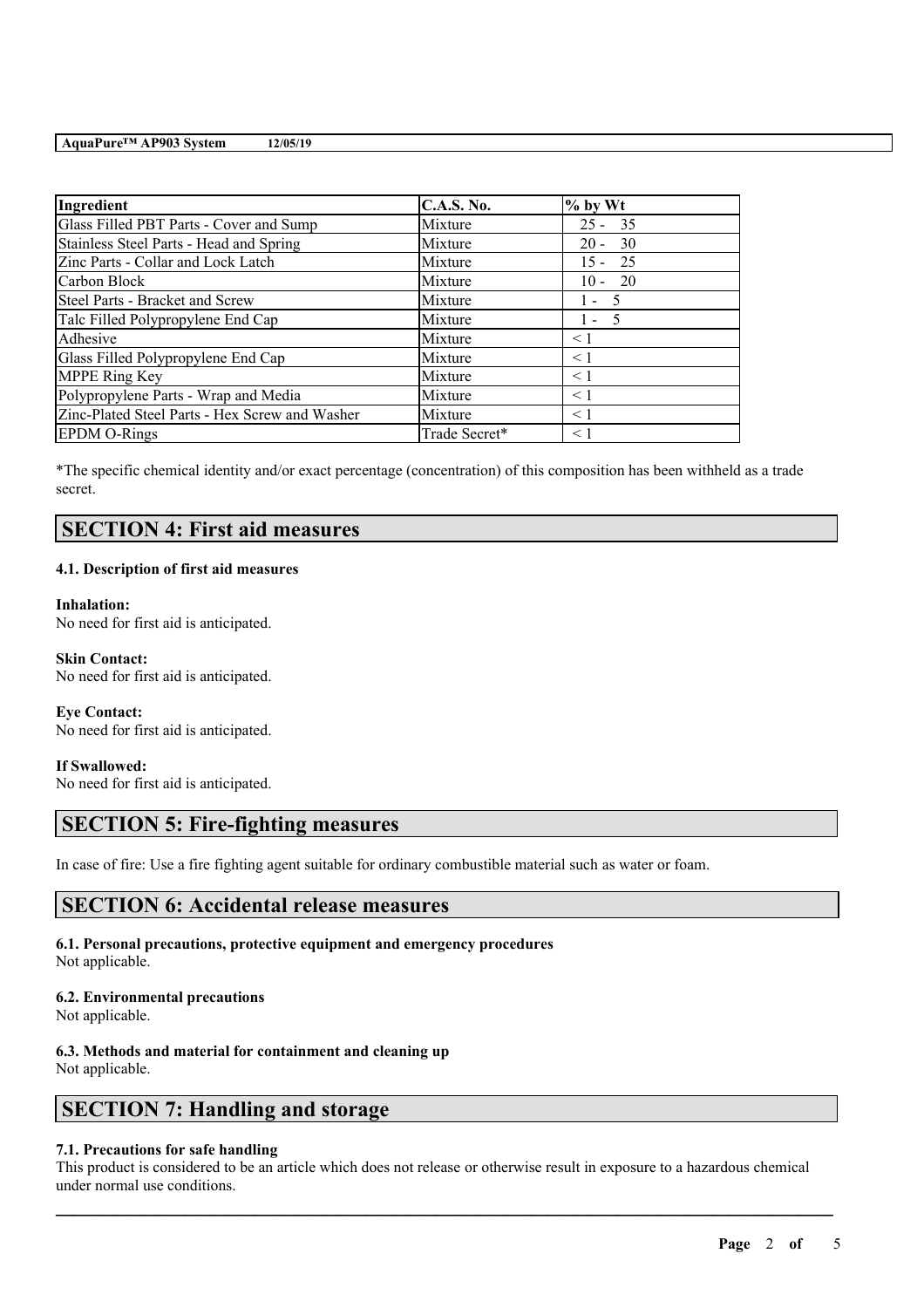# **7.2. Conditions for safe storage including any incompatibilities**

No special storage requirements.

## **SECTION 8: Exposure controls/personal protection**

This product is considered to be an article which does not release or otherwise result in exposure to a hazardous chemical under normal use conditions. No engineering controls or personal protective equipment (PPE) are necessary.

 $\mathcal{L}_\mathcal{L} = \mathcal{L}_\mathcal{L} = \mathcal{L}_\mathcal{L} = \mathcal{L}_\mathcal{L} = \mathcal{L}_\mathcal{L} = \mathcal{L}_\mathcal{L} = \mathcal{L}_\mathcal{L} = \mathcal{L}_\mathcal{L} = \mathcal{L}_\mathcal{L} = \mathcal{L}_\mathcal{L} = \mathcal{L}_\mathcal{L} = \mathcal{L}_\mathcal{L} = \mathcal{L}_\mathcal{L} = \mathcal{L}_\mathcal{L} = \mathcal{L}_\mathcal{L} = \mathcal{L}_\mathcal{L} = \mathcal{L}_\mathcal{L}$ 

# **SECTION 9: Physical and chemical properties**

### **9.1. Information on basic physical and chemical properties**

| Appearance                             |                   |
|----------------------------------------|-------------------|
| <b>Physical state</b>                  | Solid             |
| Color                                  | Blue              |
| Odor                                   | Odorless          |
| <b>Odor threshold</b>                  | Not Applicable    |
| pН                                     | Not Applicable    |
| <b>Melting point</b>                   | No Data Available |
| <b>Boiling Point</b>                   | Not Applicable    |
| <b>Flash Point</b>                     | Not Applicable    |
| <b>Evaporation rate</b>                | Not Applicable    |
| <b>Flammability (solid, gas)</b>       | Not Classified    |
| <b>Flammable Limits(LEL)</b>           | Not Applicable    |
| <b>Flammable Limits(UEL)</b>           | Not Applicable    |
| <b>Vapor Pressure</b>                  | Not Applicable    |
| <b>Vapor Density</b>                   | Not Applicable    |
| <b>Density</b>                         | No Data Available |
| <b>Specific Gravity</b>                | No Data Available |
| <b>Solubility In Water</b>             | Not Applicable    |
| Solubility- non-water                  | Not Applicable    |
| Partition coefficient: n-octanol/water | No Data Available |
| <b>Autoignition temperature</b>        | Not Applicable    |
| <b>Decomposition temperature</b>       | No Data Available |
| <b>Viscosity</b>                       | Not Applicable    |
| Average particle size                  | No Data Available |

# **SECTION 10: Stability and reactivity**

This material is considered to be non reactive under normal use conditions.

## **SECTION 11: Toxicological information**

### **Inhalation:** No health effects are expected

**Skin Contact:** No health effects are expected

**Eye Contact:** No health effects are expected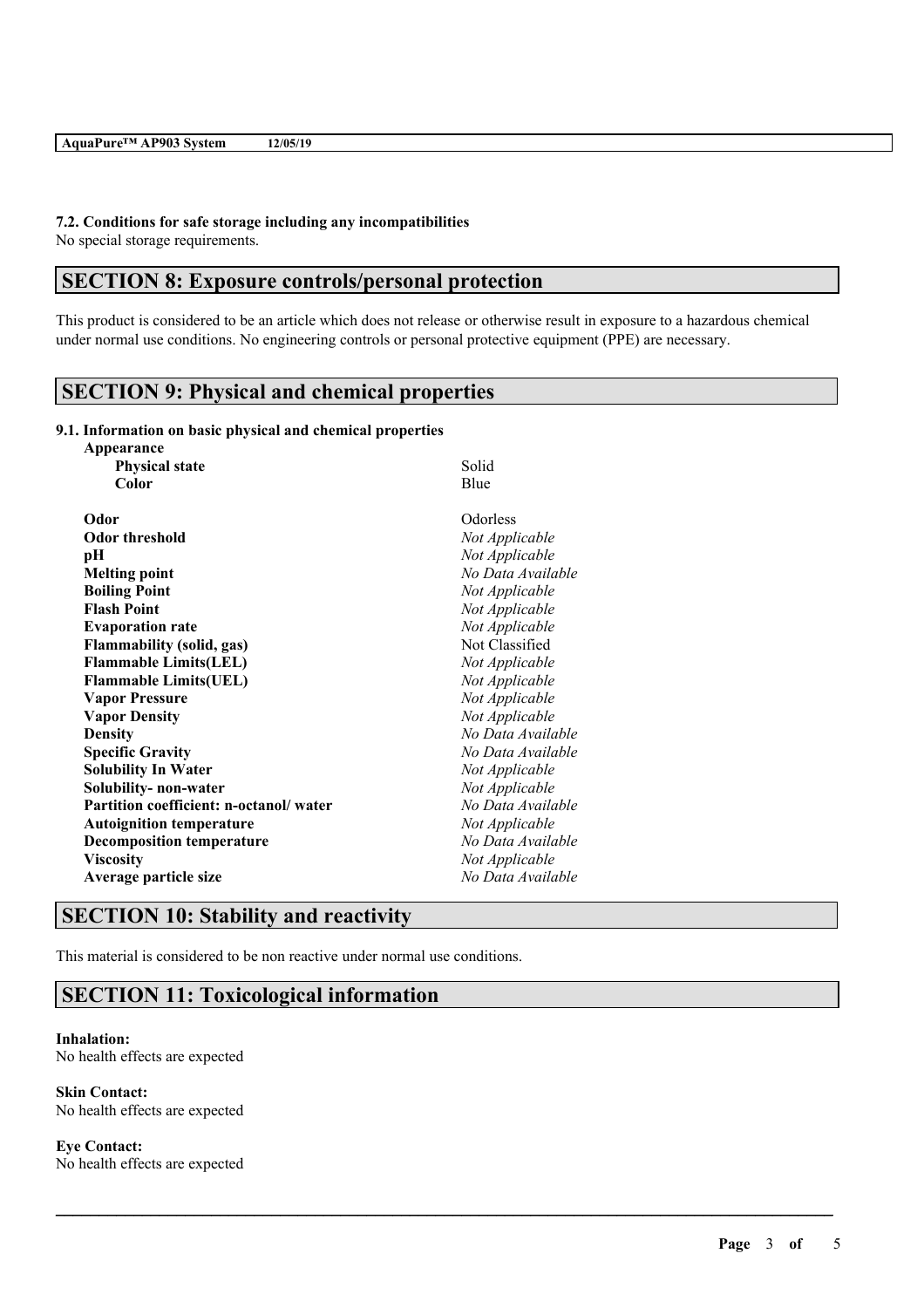#### **Ingestion:**

No health effects are expected

#### **Additional Information:**

This product, when used under reasonable conditions and in accordance with the directions for use, should not present a health hazard. However, use or processing of the product in a manner not in accordance with the product's directions for use may affect the performance of the product and may present potential health and safety hazards.

## **SECTION 12: Ecological information**

This article is expected to present a low environmental risk either because use and disposal are unlikely to result in a significant release of components to the environment or because those components that may be released are expected to have insignificant environmental impact.

## **SECTION 13: Disposal considerations**

Dispose of contents/container in accordance with the local/regional/national/international regulations.

## **SECTION 14: Transport Information**

Please contact the emergency numbers listed on the first page of the SDS for Transportation Information for this material.

### **SECTION 15: Regulatory information**

#### **Chemical Inventories**

This product is an article as defined by TSCA regulations, and is exempt from TSCA Inventory requirements.

## **SECTION 16: Other information**

### **NFPA Hazard Classification**

**Health:** 0 **Flammability:** 1 **Instability:** 0 **Special Hazards:** None

National Fire Protection Association (NFPA) hazard ratings are designed for use by emergency response personnel to address the hazards that are presented by short-term, acute exposure to a material under conditions of fire, spill, or similar emergencies. Hazard ratings are primarily based on the inherent physical and toxic properties of the material but also include the toxic properties of combustion or decomposition products that are known to be generated in significant quantities.

| <b>Document Group:</b> | 41-1643-0 | <b>Version Number:</b>  | 1.00          |
|------------------------|-----------|-------------------------|---------------|
| <b>Issue Date:</b>     | 12/05/19  | <b>Supercedes Date:</b> | Initial Issue |

DISCLAIMER: The information in this Article Information Sheet (AIS) is believed to be correct as of the date issued. 3M Purification Inc. MAKES NO WARRANTIES, EXPRESSED OR IMPLIED, INCLUDING, BUT NOT LIMITED TO, ANY IMPLIED WARRANTY OF MERCHANTABILITY OR FITNESS FOR A PARTICULAR PURPOSE OR COURSE OF PERFORMANCE OR USAGE OF TRADE. User is responsible for determining whether the 3M Purification Inc. product is fit for a particular purpose and suitable for user's method of use or application. Given the variety of factors that can affect the use and application of a 3M Purification Inc. product, some of which are uniquely within the user's knowledge and control, it is essential that the user evaluate the 3M Purification Inc. product to determine whether it is fit for a particular purpose and suitable for user's method of use or application.

 $\mathcal{L}_\mathcal{L} = \mathcal{L}_\mathcal{L} = \mathcal{L}_\mathcal{L} = \mathcal{L}_\mathcal{L} = \mathcal{L}_\mathcal{L} = \mathcal{L}_\mathcal{L} = \mathcal{L}_\mathcal{L} = \mathcal{L}_\mathcal{L} = \mathcal{L}_\mathcal{L} = \mathcal{L}_\mathcal{L} = \mathcal{L}_\mathcal{L} = \mathcal{L}_\mathcal{L} = \mathcal{L}_\mathcal{L} = \mathcal{L}_\mathcal{L} = \mathcal{L}_\mathcal{L} = \mathcal{L}_\mathcal{L} = \mathcal{L}_\mathcal{L}$ 3M Purification Inc. provides information in electronic form as a service to its customers. Due to the remote possibility that